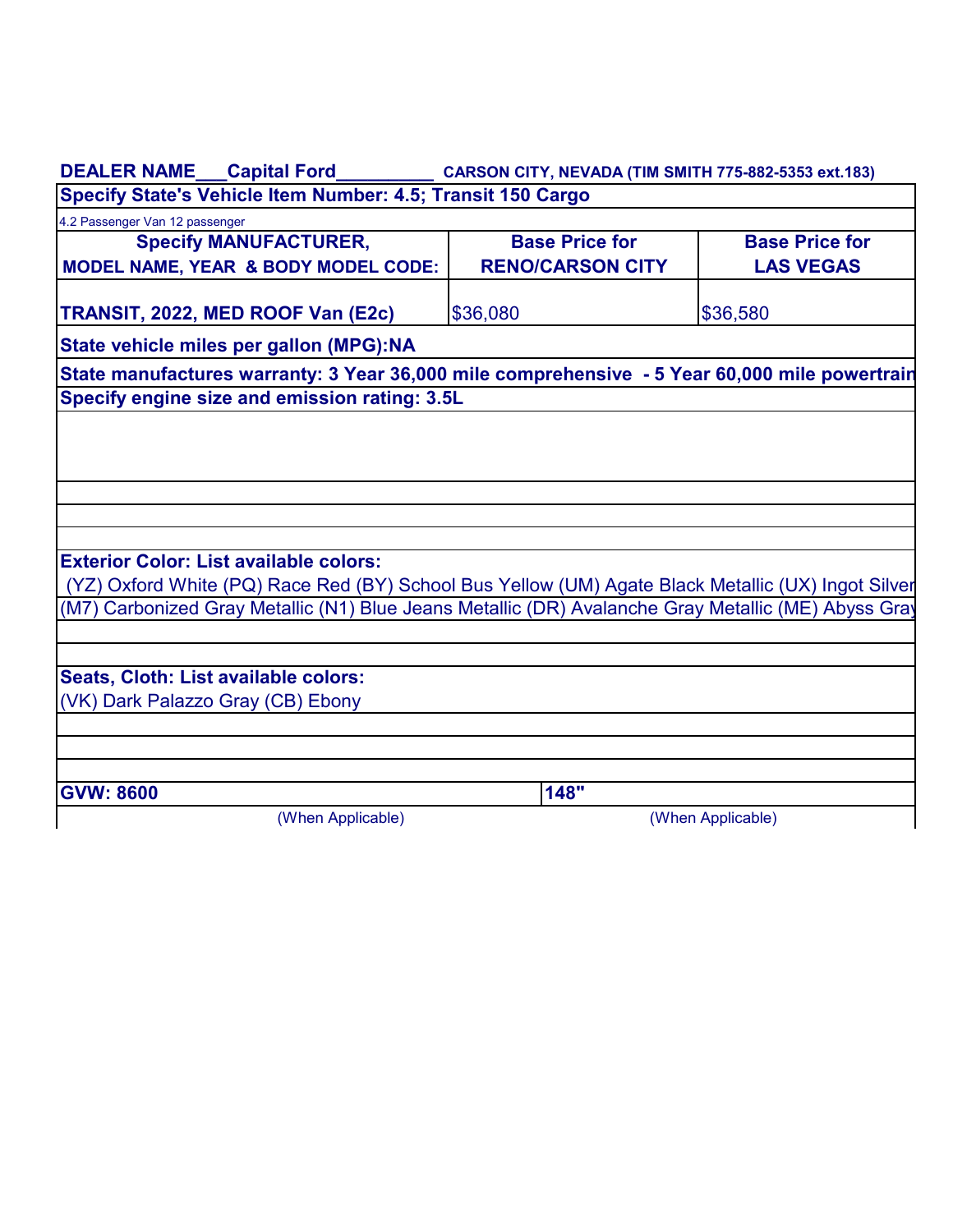## **OPTION PACKAGE PAGE ~ FLEET**

(Use separate page for each package)

| <b>DEALER NAME</b>                             |            | TIM SMITH 775-882-5353 ext.183 |  |  |
|------------------------------------------------|------------|--------------------------------|--|--|
| <b>Specify State's Vehicle Item Number:4.5</b> |            |                                |  |  |
| 4.2 Passenger Van 12 passenger                 |            |                                |  |  |
| <b>Option Package Name/Code:</b>               | <b>XLT</b> | \$1,795                        |  |  |
| <b>List Equipment Features Below:</b>          |            |                                |  |  |
|                                                |            |                                |  |  |
|                                                |            |                                |  |  |
|                                                |            |                                |  |  |
|                                                |            |                                |  |  |
|                                                |            |                                |  |  |
|                                                |            |                                |  |  |
|                                                |            |                                |  |  |
|                                                |            |                                |  |  |
|                                                |            |                                |  |  |
|                                                |            |                                |  |  |
|                                                |            |                                |  |  |
|                                                |            |                                |  |  |
|                                                |            |                                |  |  |
|                                                |            |                                |  |  |
|                                                |            |                                |  |  |
|                                                |            |                                |  |  |
|                                                |            |                                |  |  |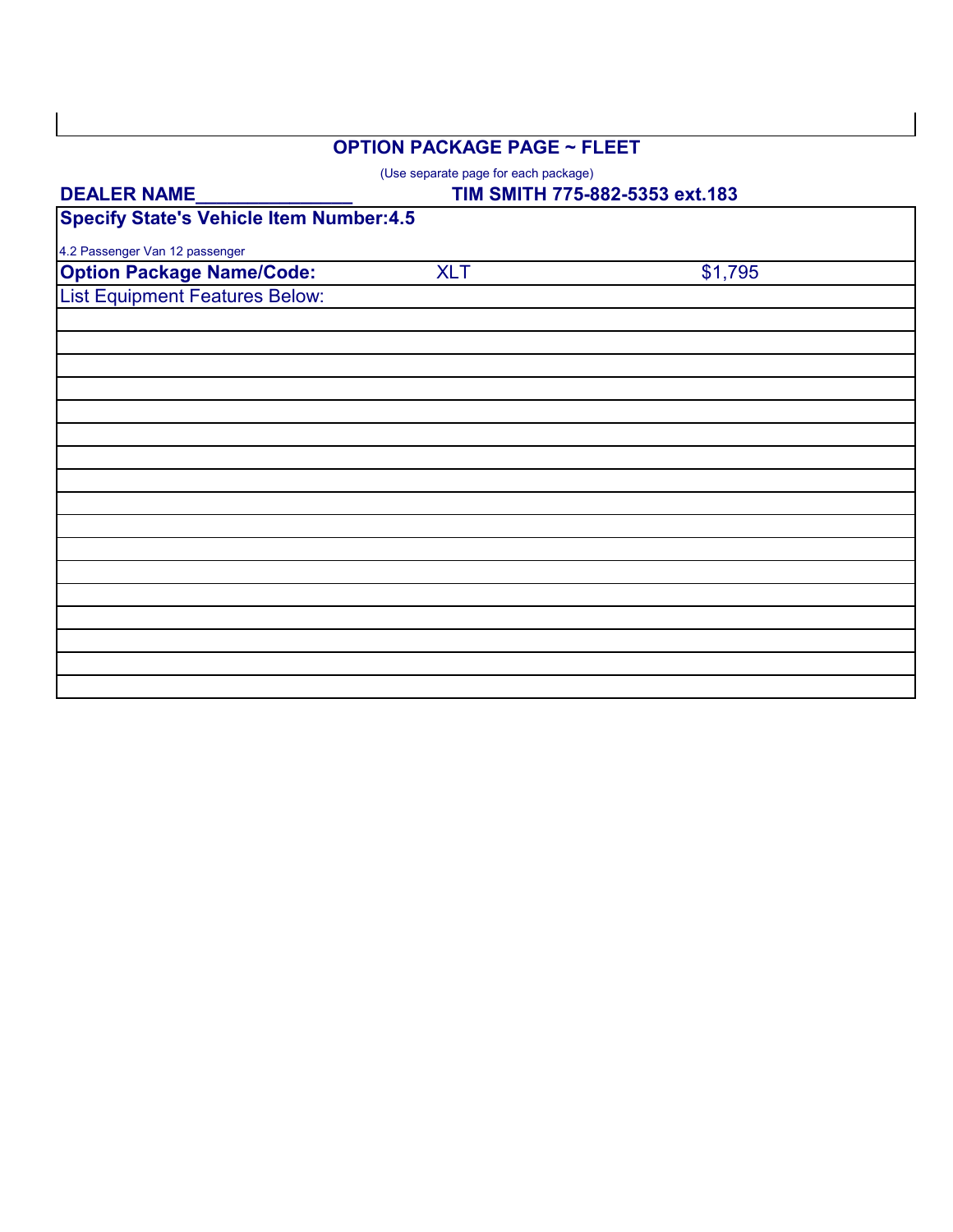## **ITEMIZED OPTION PAGE ~ FLEET**

(Use separate page for each package)

## **DEALER NAME\_\_\_\_\_\_\_\_\_\_\_\_\_\_\_**

| Engine: 3.5L EcoBoost V6                               | \$1,697 |  |  |  |
|--------------------------------------------------------|---------|--|--|--|
| <b>Rear Bumper Delete</b>                              | \$228   |  |  |  |
| 50/50 Hinged Rear Door w/253-Degree Openir \$69        |         |  |  |  |
| <b>Power Sliding Door</b>                              | \$906   |  |  |  |
| <b>Wiper Activated Headlamps</b>                       | \$28    |  |  |  |
| <b>Front Fog Lamps</b>                                 | \$95    |  |  |  |
| Midship Extended Range Fuel Tank (31 Gallon \$260      |         |  |  |  |
| Short-Arm Manual-Folding Heated Pwr Adjustin \$145     |         |  |  |  |
| Long-Arm Manual-Folding Power Adjusting Mir \$59       |         |  |  |  |
| <b>Running Boards</b>                                  | \$282   |  |  |  |
| <b>Power Running Boards</b>                            | \$856   |  |  |  |
| <b>Extended Length Running Boards</b>                  | \$596   |  |  |  |
| <b>Tow/Haul Mode w/Trailer Wiring Provisions</b>       | \$269   |  |  |  |
| Trailer Brake Controller (TBC) requires addition \$368 |         |  |  |  |
| <b>Tow/Haul Mode w/Trailer Wiring Provisions</b>       | \$269   |  |  |  |
| <b>Heavy-Duty Trailer Tow Package</b>                  | \$442   |  |  |  |
| <b>Fixed Rear Cargo Door Glass</b>                     | \$228   |  |  |  |
| Fixed Rear Cargo Door & Passenger-Side Glas\$387       |         |  |  |  |
| Cruise Control w/Adjustable Spd Limiting Devid\$296    |         |  |  |  |
| Passenger-Side B-Pillar Assist Handle                  | \$23    |  |  |  |
| <b>Illuminated Sun Visors</b>                          | \$69    |  |  |  |
| <b>Full Rear Compartment Lighting</b>                  | \$69    |  |  |  |
| <b>6 Cargo Tie-Down Hooks</b>                          | \$23    |  |  |  |
| <b>Front Overhead Shelf</b>                            | \$69    |  |  |  |
| <b>Lockable Door Bulkhead w/Window</b>                 | \$1,133 |  |  |  |
| <b>Large Center Console</b>                            | \$178   |  |  |  |
| Front & Rear Vinyl Floor Covering                      | \$223   |  |  |  |
| <b>Heavy-Duty Cargo Flooring</b>                       | \$765   |  |  |  |
| <b>Keyless Entry Keypad</b>                            | \$87    |  |  |  |
| Driver Controlled Front/Rear Aux A/C & Heater \$782    |         |  |  |  |
| Radio: AM/FM Stereo w/SYNC 3                           | \$255   |  |  |  |
| <b>12V Powerpoint</b>                                  | \$13    |  |  |  |
| 2 Additional Keys (4 Total)                            | \$69    |  |  |  |
| <b>Reverse Sensing System</b>                          | \$269   |  |  |  |
| <b>Load Area Protection Package</b>                    | \$442   |  |  |  |
| <b>Front Black Wheel Well Liners</b>                   | \$269   |  |  |  |

**MSRP:\$43,835**